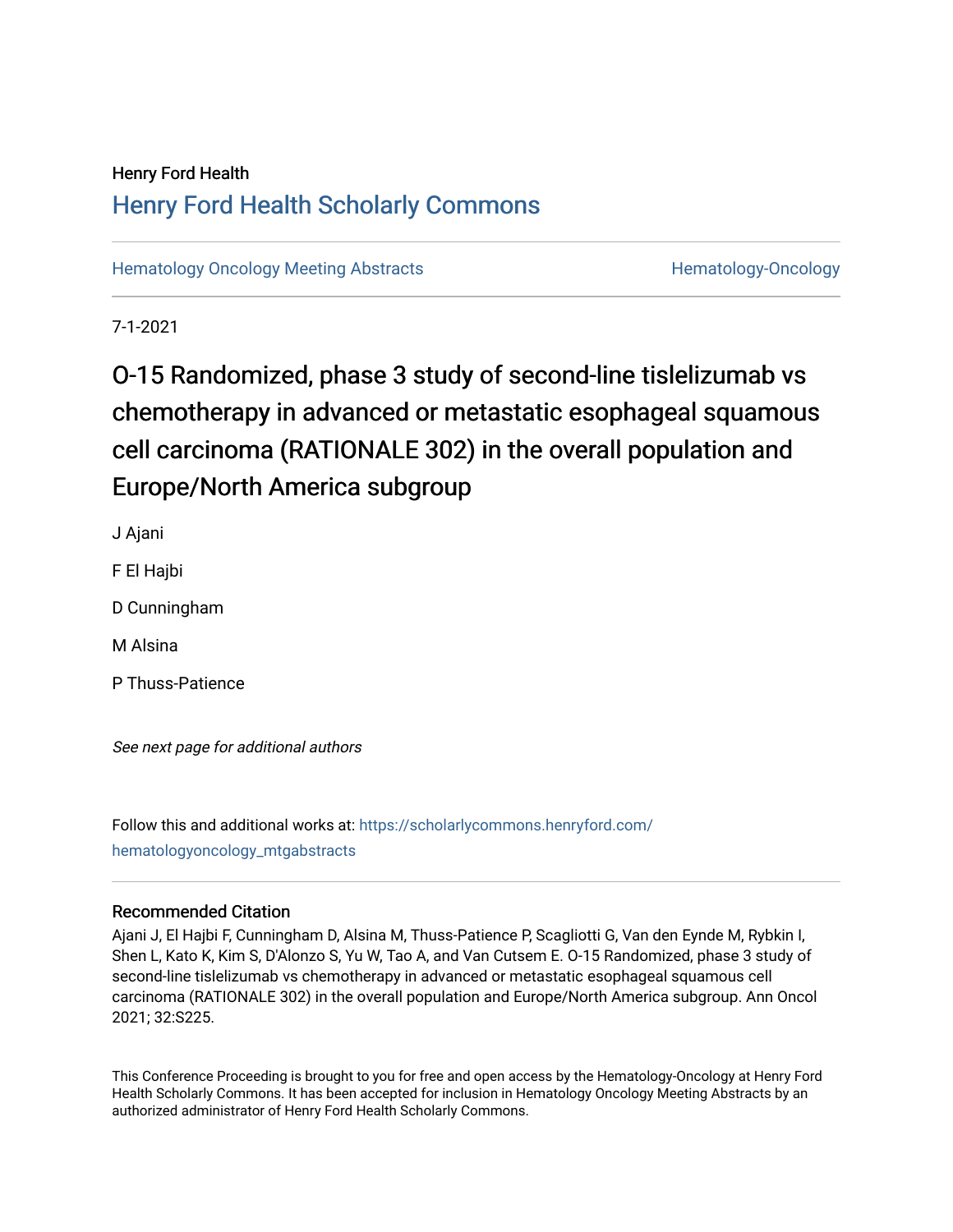## Authors

J Ajani, F El Hajbi, D Cunningham, M Alsina, P Thuss-Patience, G Scagliotti, M Van den Eynde, Igor Rybkin, L Shen, K Kato, S Kim, S D'Alonzo, W Yu, A Tao, and E Van Cutsem